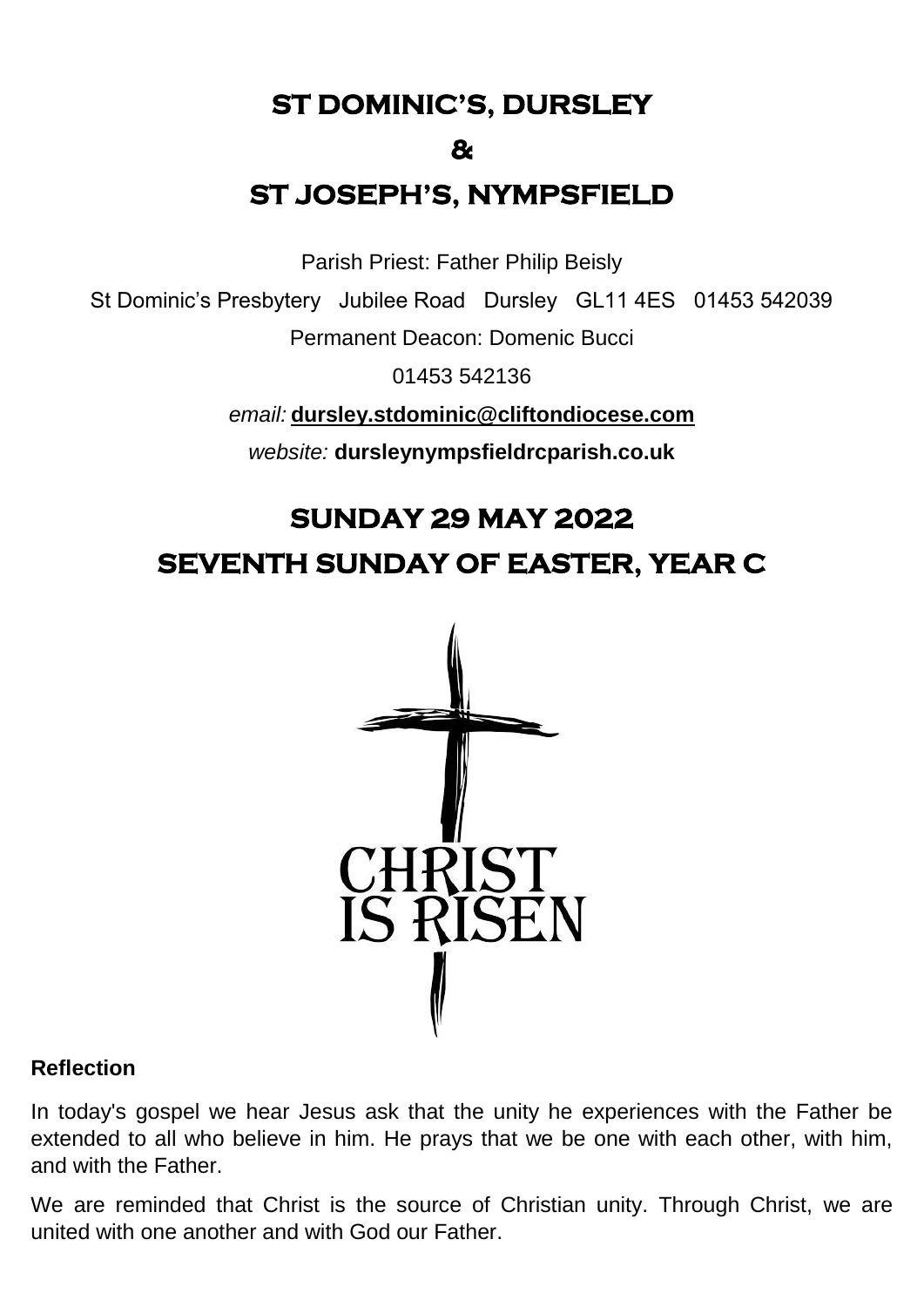#### **THIS WEEK**

| Saturday 28 May  | $3.30pm - 4.30pm$<br>5.30pm | Reconciliation<br><b>Mass</b>   | <b>Dursley</b><br>Nympsfield        |
|------------------|-----------------------------|---------------------------------|-------------------------------------|
| Sunday 29 May    | 10.30am                     | Mass with<br>Children's Liturgy | <b>Dursley</b>                      |
| Wednesday 1 June | 9.00am                      | <b>Mass</b>                     | <b>Dursley</b>                      |
| Thursday 2 June  | 10.00am                     | <b>Mass</b>                     | Nympsfield                          |
| Friday 3 June    | 7.00pm                      | <b>Mass</b>                     | <b>Dursley</b>                      |
| Saturday 4 June  | $3.30pm - 4.30pm$<br>5.30pm | Reconciliation<br><b>Mass</b>   | <b>Dursley</b><br><b>Nympsfield</b> |

*Café Dominic is open for refreshments each Sunday after the 10.30 Mass at Dursley* 

# **Seventh Sunday of Easter**

#### **Entrance Antiphon**

O Lord, hear my voice, for I have called to you; of you my heart has spoken: Seek his face; hide not your face from me, alleluia

#### **Responsorial Psalm**

The Lord is king, most high above all the earth

#### **Gospel Acclamation**

I will not leave you orphans, says the Lord; I will come back to you, and your hearts will be full of joy

# **Communion Antiphon**

Father, I pray that they may be one, as we also are one, alleluia

# **Guidance for Worship**

You are strongly recommended to continue to wear a mask and to behave in a way that is respectful of the needs of others. It is still good practice to sanitise hands on entry and exit.

If you display any positive symptoms of Covid-19 you should stay at home and not participate in acts of worship at church

Communion will continue to be received in one kind only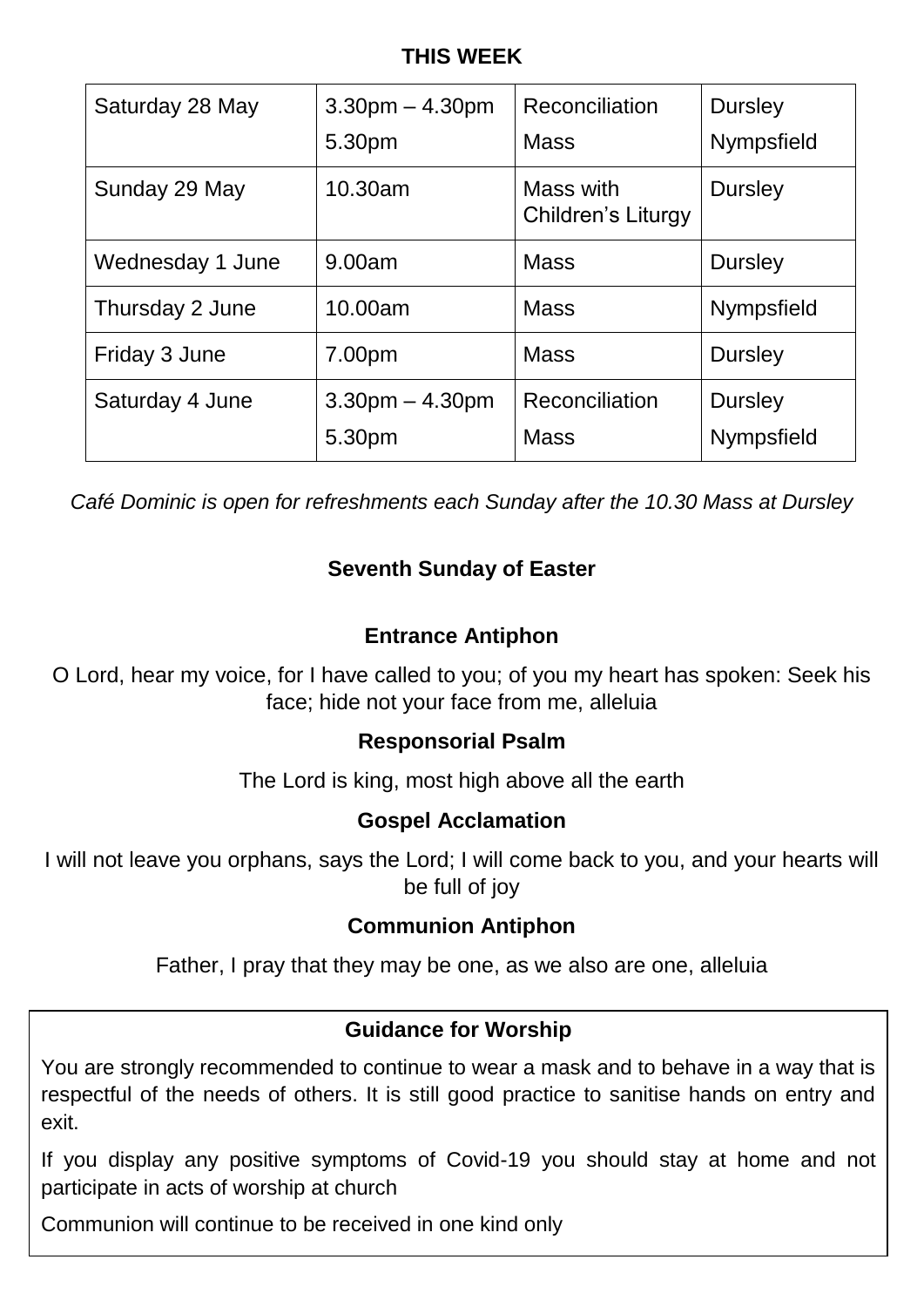# **Sunday 5 June 2022: The Platinum Jubilee of Her Majesty Queen Elizabeth II**

The Bishops' Conference establishes that, at all Sunday Masses on 4–5 June, each parish prays for Her Majesty the Queen to mark her Platinum Jubilee by including an intention in the Prayer of the Faithful and by reciting at the end of Mass (after the Prayer after Communion and before the Final Blessing) the Prayer for the Queen

| <b>PRAYER FOR THE QUEEN</b>                                                                                                                                                                                                                                                                                                                                                                                                                                                                                                                                       |
|-------------------------------------------------------------------------------------------------------------------------------------------------------------------------------------------------------------------------------------------------------------------------------------------------------------------------------------------------------------------------------------------------------------------------------------------------------------------------------------------------------------------------------------------------------------------|
| V: O Lord, save Elizabeth, our Queen.<br>R: And hear us on the day we call upon you.                                                                                                                                                                                                                                                                                                                                                                                                                                                                              |
| V: O Lord, hear my prayer.<br>R: And let my cry come before you.                                                                                                                                                                                                                                                                                                                                                                                                                                                                                                  |
| V: The Lord be with you.<br>R: And with your spirit.                                                                                                                                                                                                                                                                                                                                                                                                                                                                                                              |
| Almighty God, we pray,<br>that your servant Elizabeth, our Queen,<br>who, by your providence has received the governance of this realm,<br>may continue to grow in every virtue,<br>that, imbued with your heavenly grace,<br>she may be preserved from all that is harmful and evil<br>and, being blessed with your favour<br>may, with the royal family,<br>come at last into your presence,<br>through Christ, who is the way, the truth and the life<br>and who lives and reigns with you<br>in the unity of the Holy Spirit, God, for ever and ever.<br>Amen |

#### **Parish Tea**

Celebrate the Queen's Platinum Jubilee with an afternoon tea on Friday 3 June at 2.30pm in St Dominic's Church Hall or on the lawn (weather permitting). Cost £6 for adults, £3 for children, to be paid in advance

Contact Laura at [lauraml3638@outlook.com](mailto:lauraml3638@outlook.com) for more information

# **Songs of Praise**

The United Benefice of St Bartholomew, Lower Cam & Coaley would like to invite friends from Churches Together to join them for **Jubilee Songs of Praise** in Coaley Church on Sunday 5 June at 6pm.

Refreshments after the service